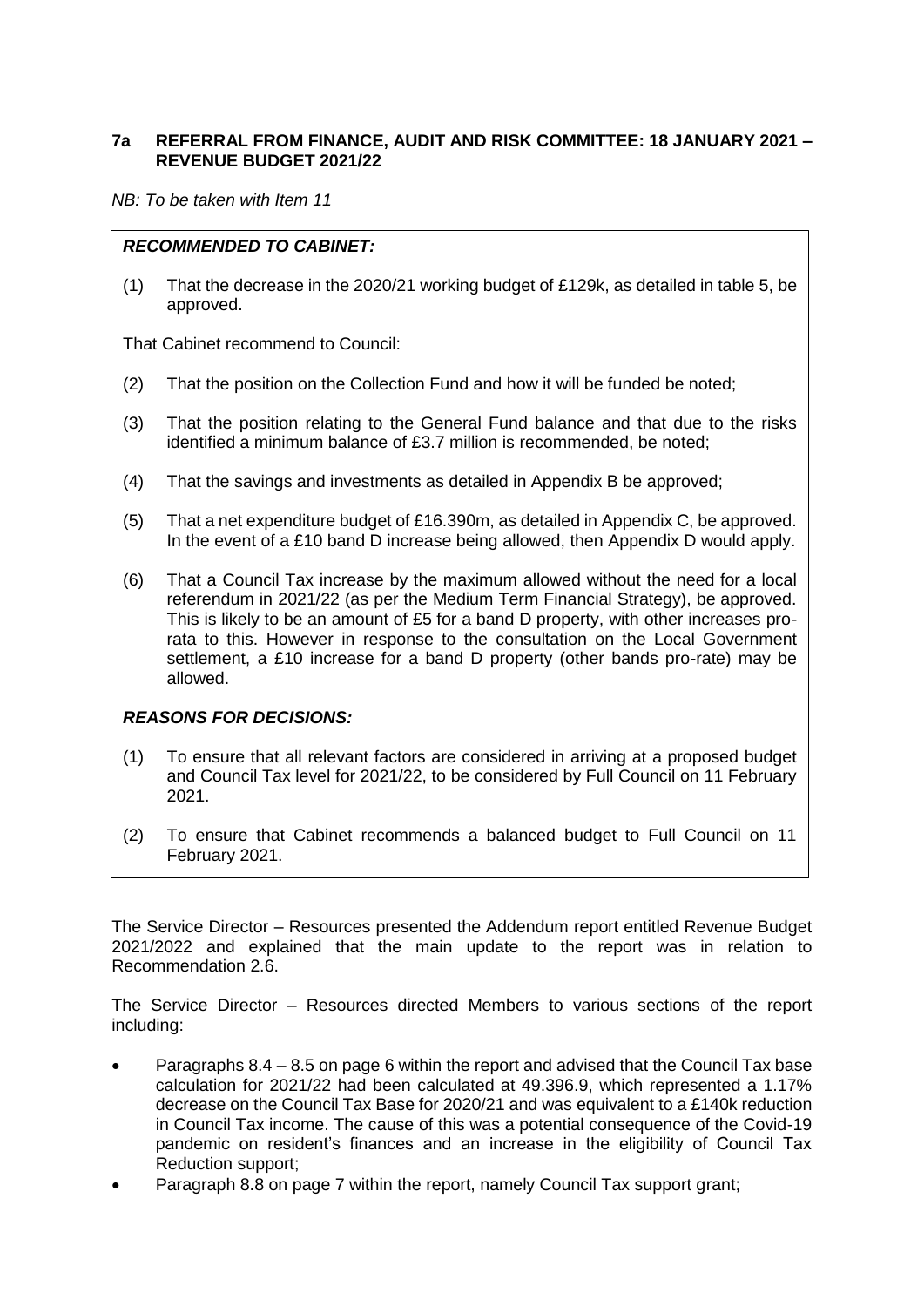- Paragraph 8.9 on page 7 within the report and advised that the Government had announced a 'Local Tax Income Guarantee' for 2020/21, with the government compensating local authorities for 75% of irrecoverable losses in Council Tax and business rates income in respect of 2020-21; and
- Paragraph 8.10 on page 7 within the report and advised that the Government had legislated that the repayment of the Business Rates and Council Tax Collection Fund deficits for 2020/21 be spread over three years from 2021/22, rather than full repayment in 2021/22.

The Service Director – Resources pointed Members towards Table 3 – Specific Reserves on page 11 within the report and provided some additional information relating to its contents, including:

- MHCLG Grants Reserve it was considered that £2.5m could be released from the reserve and used to cushion the impact on the General Fund of the anticipated funding shortfall from 2022/23;
- Special Reserves The reserve was maintained for special financial pressures. As detailed in the Covid-19 Financial Impacts report, the Special Reserve would be released in to General Fund balances. The balance of £716k would be transferred in 2022/23.

The Service Director – Resources then directed Members to Table 5 - Summary of forecast variances and provided further detail on the Budget Area - Support for Leisure Facilities including that there would be an update on the financial position of the Leisure Facilities presented to Council on 21 January 2021.

The following Members asked questions:

- Councillor Sam North; and
- Councillor Morgan Derbyshire.

In response to the Member's question regarding the Syrian Refugee Project, the Service Director – Resources advised that he would find out how many Syrian refugees had been accommodated thus far and he would update the Committee with the figure in due course.

In response to the Member's question regarding Council Tax Support for Parishes, the Service Director – Resources advised that it started a long time ago when CTS stopped being funded by central Government and was localised.

It was:

### *RECOMMENDED TO CABINET:*

(1) That the decrease in the 2020/21 working budget of £129k, as detailed in table 5, be approved.

That Cabinet recommend to Council:

- (2) That the position on the Collection Fund and how it will be funded be noted;
- (3) That the position relating to the General Fund balance and that due to the risks identified a minimum balance of £3.7 million is recommended, be noted;
- (4) That the savings and investments as detailed in Appendix B be approved;